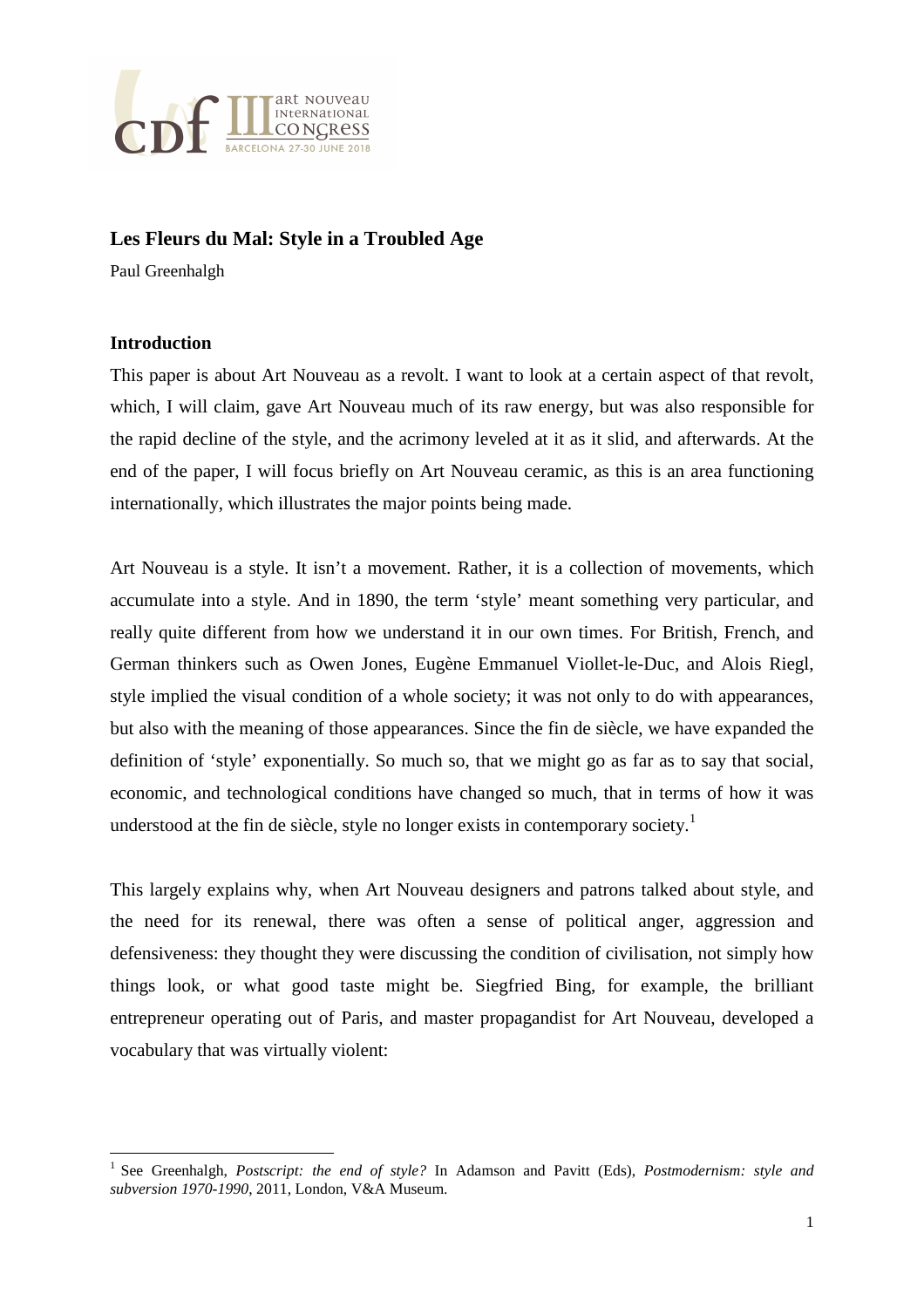

The title *L'Art Nouveau* designated a field lying outside of the narrow boundaries within which, beneath the pressure of a time-honoured slavery, a class of degenerate products was approaching extinction. It designated a free soil upon which any one could build according to his own desires. Therefore, there was no preconceived idea, no restraint as to the form of expression. But there was, nevertheless, a common idea: (…) the true bond between the innovators resided in the hatred of stagnation… an energetic protest against the hiatus which, for an entire century, had suspended animation in that branch of art…

It is an aggressive assault. For him, the "time-honoured slavery" of historicism<sup>2</sup>, implied a far deeper social collapse, and a need for renewal. For him, Art Nouveau:

 ...was necessary to urge forward in a manner conformable to all other branches of contemporaneous aesthetics, in a manner adequate to our form of society and our actual needs. In a word, we were forced to subordinate the general character of our environment to all the conditions of modern life. $3$ 

Style was a signifier of civilisation, and previous design apparently had a lot to answer for, not least, in Bing's view, "slavery, degeneration, extinction, and stagnation".<sup>4</sup> Moreover, Bing perceived that architecture and the decorative arts were indeed 'art' with a capital 'A' – a controversial assertion in itself – and that art was the key to the improvement of modern life. He felt that the Art Nouveau designers were "forced to subordinate the general character of our environment to all the conditions of modern life."<sup>5</sup> Art Nouveau signified a rejection of the past, and was coupled to an intense embracing of everything understood to represent the new. He was a shrewd dealer, entrepreneur, and businessman, but he also perceived the new style to be a form of revolt against the status quo of existing Western society.

 $\overline{a}$ 

5 Ibid

<sup>2</sup> Siegfried Bing, *The Craftsman* October 1903, p.3.

 $3$  Ibid.

<sup>4</sup> Ibid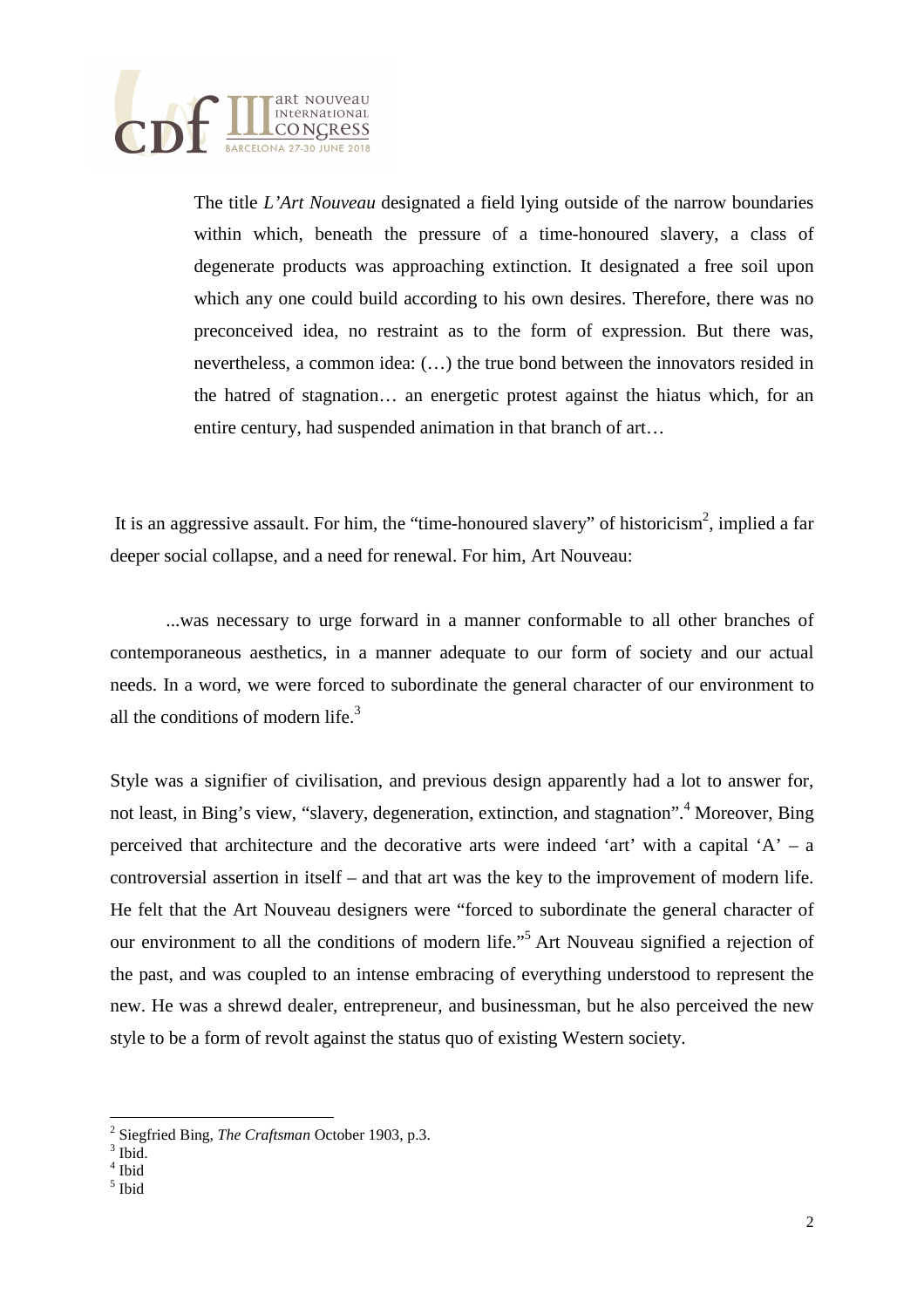

Which brings me to my core theme for today. Taken as a whole, Art Nouveau represents a radical shift in social outlook that is tantamount to a call for wide-sweeping cultural change. Essentially, if style was about civilisation, then clearly, some Art Nouveau designers were calling for significant change not simply in art, but in society. It is no coincidence, then, that the style provoked a negative response from a range of social commentators, given that underneath the organic forms and whiplash lines, a significant proportion of the designers and apologists for the style had an agenda for change of one kind or another.

It is important to remember that the spirit for change wasn't a single, orchestrated movement with an agenda and a political manifesto. Rather, the style represented an amorphous, multifaceted, not wholly articulated sense of revolt. Taken as a whole, Art Nouveau cannot be characterised in the manner of a political party or revolutionary council. It was an amalgam of like-minded dispositions, scattered across Europe, connected principally by exhibitions and magazines. In most of the movements, there was a local agenda as well as an international one.

### **1. The nature of revolt**

More accurately, the style embodies a number of inter-related revolts. There are essentially three at work across the European movements:

- *Utopian socialist revolt*
- *Generational revolt*
- *Psycho-sexual revolt*

*Utopian revolt:* The English Arts and Crafts Movement, and thinkers like William Morris, had been promoting the idea of a socialist revolution since the early 1880s. Essentially, Morris understood design and architecture to be connected to material prosperity, and the quality of life of the masses. He wanted no less than a Marxist revolution in order to address the consequences of neo-liberal capitalist economics. Aspects of this vision, often articulated more generally, can be found in across the various Art Nouveau movements. It is often expressed in terms of anti-technology, and anti-machine production. Alternatively, it is expressed through the desire to improve and transform the urban environment. Perhaps Henri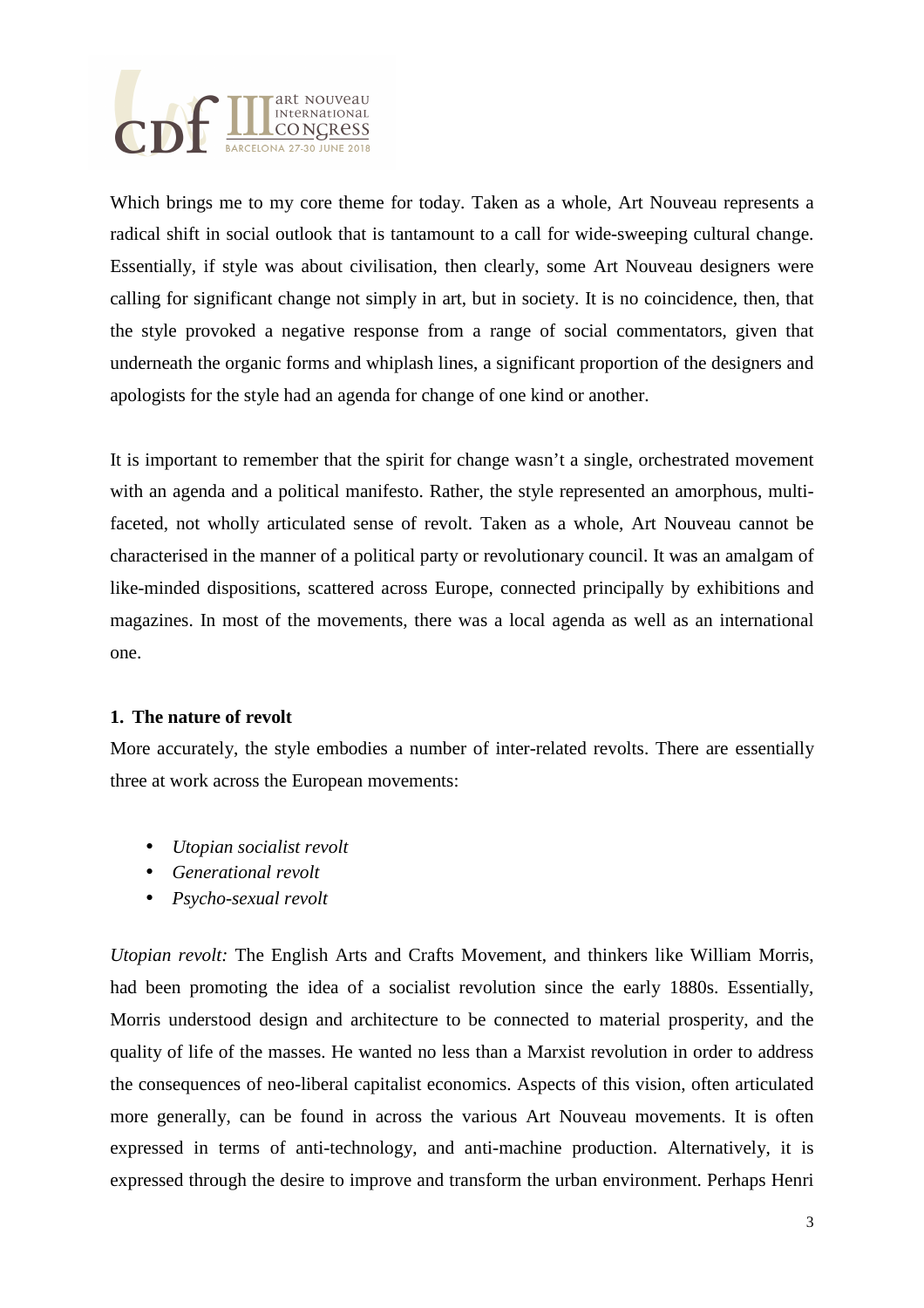

van de Velde was the most articulate expresser of utopian design. It is a clear presence in the thought of Hector Guimard, August Endell, Gustave Serrurier-Bovy, Louis Sullivan, and the young Frank Lloyd Wright. The broad utopian vision is clearly there also among the Catalonian Modernista designers. The utopian vision survived, and was by 1920 absolutely central to the intellectual formation of several of the Modern Movements, including Purism, and the Bauhaus.

*Generational revolt*: It is no coincidence that a number of the 'named' movements within the Art Nouveau style are identified with the rejection of what was understood to be establishment art: 'new', 'youth', and 'breakaway' all imply generational shift. With a number of notable exceptions, including Gaudí, Gallé, and Tiffany, if we take any one year from the 18 that the style was a presence in Europe, 1893-1911, a large number of the practitioners were younger than thirty when they engaged with the style. Across the range of avant-garde practice, in fact, the key players were usually in their mid-twenties. They were often also romantic, bohemian, extrovert, and ambitious beyond the confines of the design industry. An interesting parallel would be the 1960s, when a considerable part of the political and cultural energy was to do with the rejection of a previous generation. Indeed, this partly explains the revival of interest in Art Nouveau during the 1960s. Perhaps we are once again in the throes of a generational revolt, as today's youth increasingly rejects the existing political, economic and cultural status quo.

*Psycho-sexual revolt*. Broadly speaking, the period saw a greater questioning of the nature of human consciousness since the early Enlightenment. This brought with it a questioning of orthodox religion, and accepted sexual identities, behaviours and practices, in a rejection of lifestyle as exemplified by the predominant neo-liberal, imperial vision of society. The supernatural, the mythological, the psychiatric, and the sexual intertwined, in a radical reappraisal of mental life. It was the period in which psychology and anthropology were first fully developed as disciplines. Havelock Ellis published *Studies in the Psychology of Sex* in 1897, and Sigmund Freud published *Interpretation of Dreams* in 1899. While such works in themselves had little immediate impact on Art Nouveau, or any other artistic movement, they are evocative of the age, in which curiosity around the workings of the mind, and particularly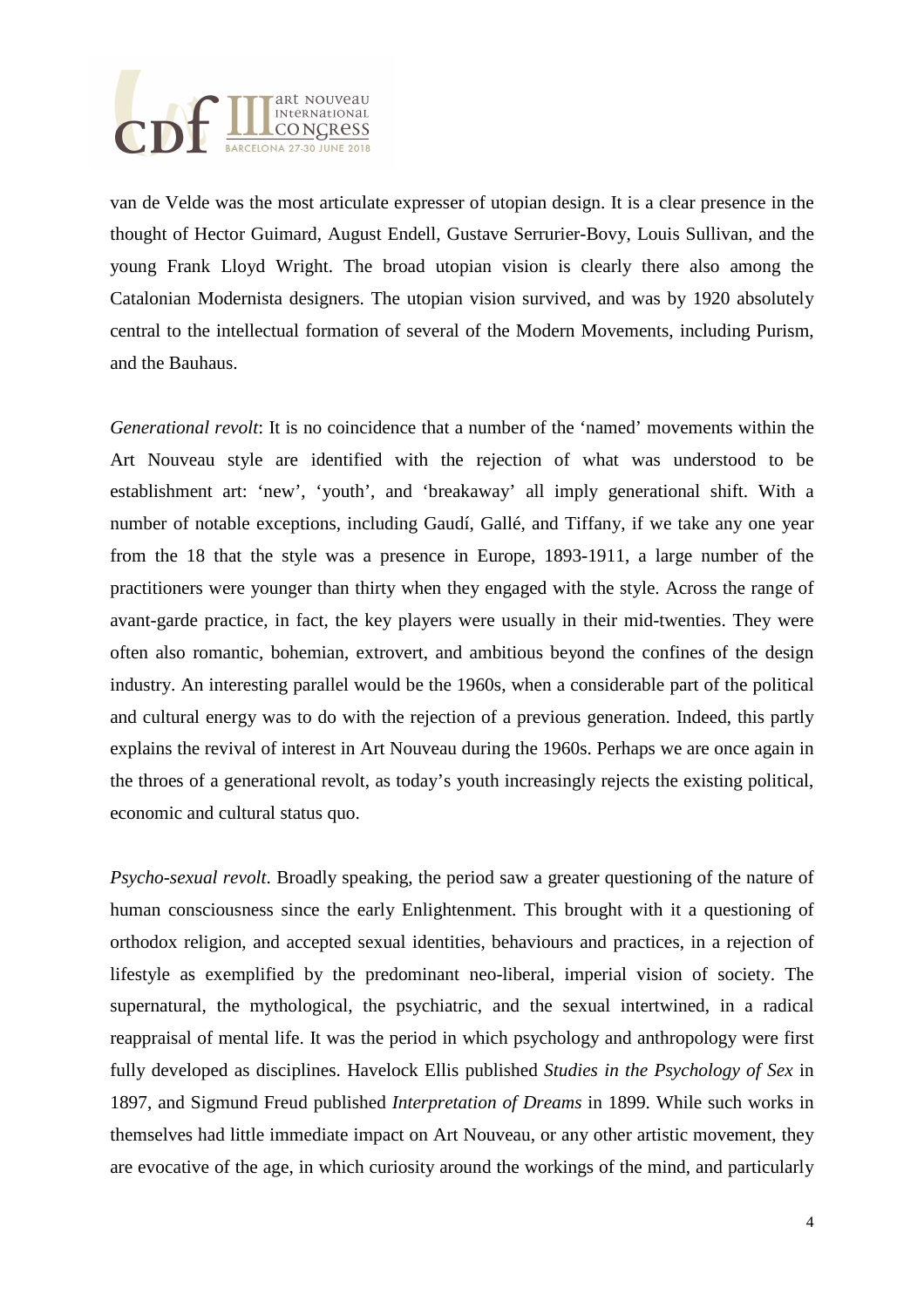

sexuality, came to the fore. A generation later, Freud's work was positioned as being absolutely central by the Surrealists.

What we would now term LGBT issues came to the fore, as urban social life became more complex and multi-layered. The Symbolist and Decadent movements were both associated with such alternative lifestyles, as was, in due course, the Aesthetic Movement. The illustrations for Oscar Wilde's play *Salome*, by Aubrey Beardsley, powerfully conveyed a sense of decadent and complex sexuality. The *Salome* prints are considered to be among the first wholly pure works of Art Nouveau. Aspects of Art Nouveau, then, were widely understood to be part of the sexual liberation that conservative Europe loathed. Famously, the Oscar Wilde trial in 1895 threw a great deal of light onto gay life, and was undoubtedly a factor in the rejection of Art Nouveau in England.

Vital in this was the steady rise, albeit faltering and uneven, of feminism, as expressed in various forms across Europe. A number of countries, most notably Britain and the USA, saw powerful suffrage movements come to the fore. More generally, the changing shape of Western economies saw the steady rise and consolidation of women's employment as a core element in middle class economics. Women increasingly positioned themselves at the heart of what was normatively considered the male preserve: professional employment and wageearning. Seminal historian Eric Hobsbawm tells us that "Whatever the complexities of the process, there is no doubt about the striking change in the position and aspiration of women, at all events in the middle classes, during the decades before 1914".<sup>6</sup>

Gender is a complex and core issue in Art Nouveau design. Without doubt, there is a considerable amount of misogyny in depictions of woman within the canon of Art Nouveau. This was a presence throughout visual culture in the period. What can also be detected, however, is a significant increase in the number of women practitioners internationally, and especially in the USA, and depictions that give us a far more confident, self-possessed vision of women. Art Nouveau woman, as it were, succeeded Pre-Raphaelite woman. The similarities are clear, in that Pre-Raphaelitism influences the later vision, and they both have

 6 Eric Hobsbawm, *The age of empire 1875-1914*, 1987, London, Weidenfeld and Nicolson, p.201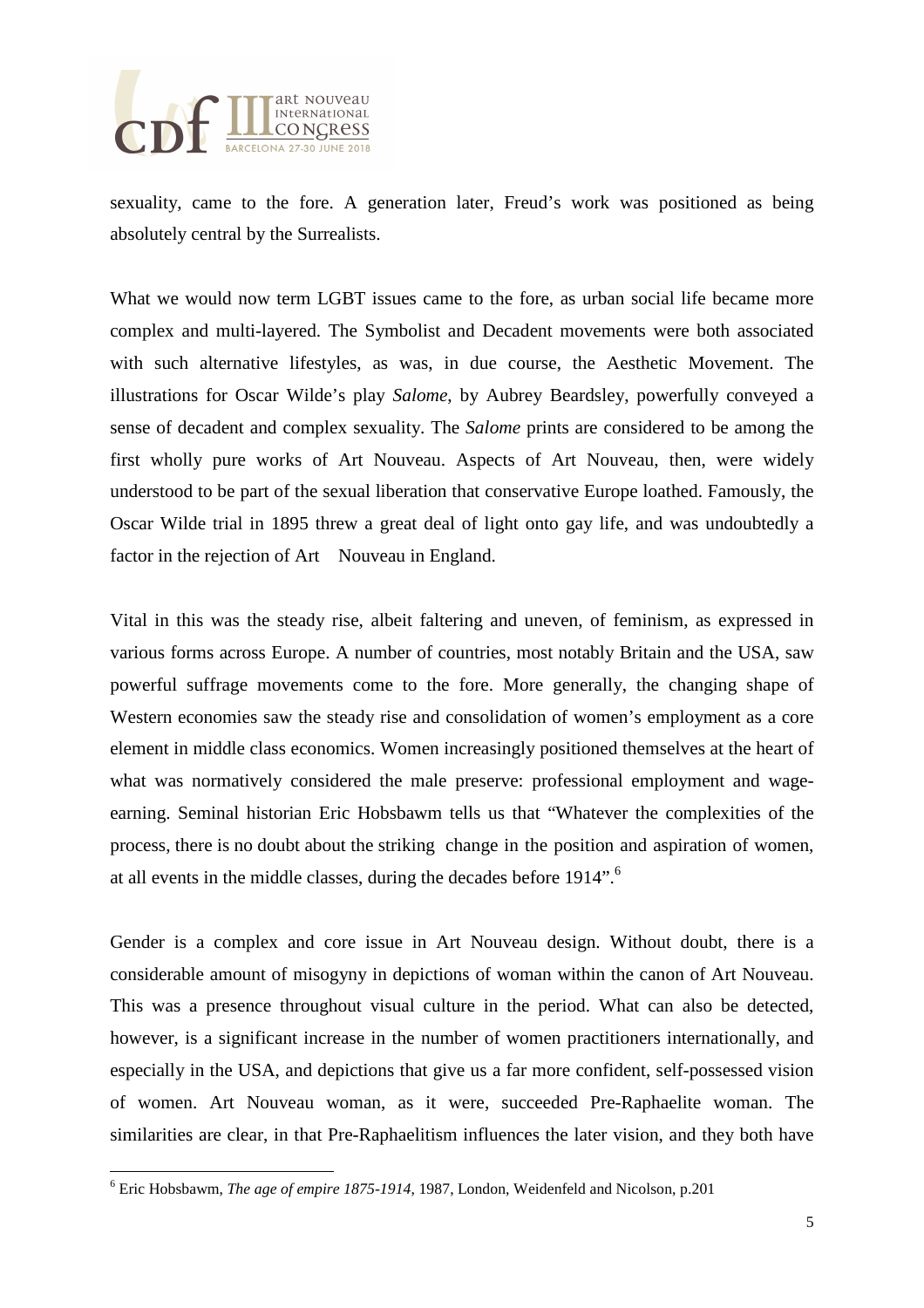

Symbolist lineage. But the differences are also very evident. Art Nouveau woman is sexually confident, coquettish, and is anything but passive. She has the sense of a middle-class woman out to make a living. Pre-Raphaelite woman, by contrast, is a passive icon: untouchable, but disempowered.

Art Nouveau woman signifies social change. Particularly striking is the increased function of women within the economy, which in due course, changed their cultural presence and profile. Seminal historian Eric Hobsbawm tells us that:

 Both working and middle class women saw their position begin to change quite substantially for economic reasons in these decades... The most striking change... was the rise of occupations which are now primarily feminine: employment in shops and offices. Female shop assistants in Germany rose from 32,000 in 1882... to 172,000 in 1907... In Britain central and local government employed 7000 women in 1881 but 76,000 in 1911; the number of 'commercial and business clerks' had risen from 6000 to 146,000.<sup>7</sup>

Female education also speedily increased through the period. This inevitably led to a steady rise in the public presence of the confident, professional woman. In some countries, and in some disciplines within the visual arts, it also led to a rapid rise in the number of front-rank women practitioners. The theatre was one such area; ceramic was another. Particularly striking, was the rise of American women practitioners across the arts.

### **2. Decadence, and Les Fleurs du Mal**

The title of this paper, and of a section of this conference, obviously makes reference to the seminal collection of poems by the great French poet and critic, Charles Baudelaire. *Les Fleurs du Mal* (Flowers of evil) was collected and published in 1857. Baudelaire himself had a tragically short life (1821-1867) and was dead decades before there was any hint that his own poetic vision might impact design and architecture. But it did. Symbolism, a generic, open-ended movement, that emerged in France, first in poetry, owed much to Baudelaire: *Les* 

l  $7$  Ibid p.200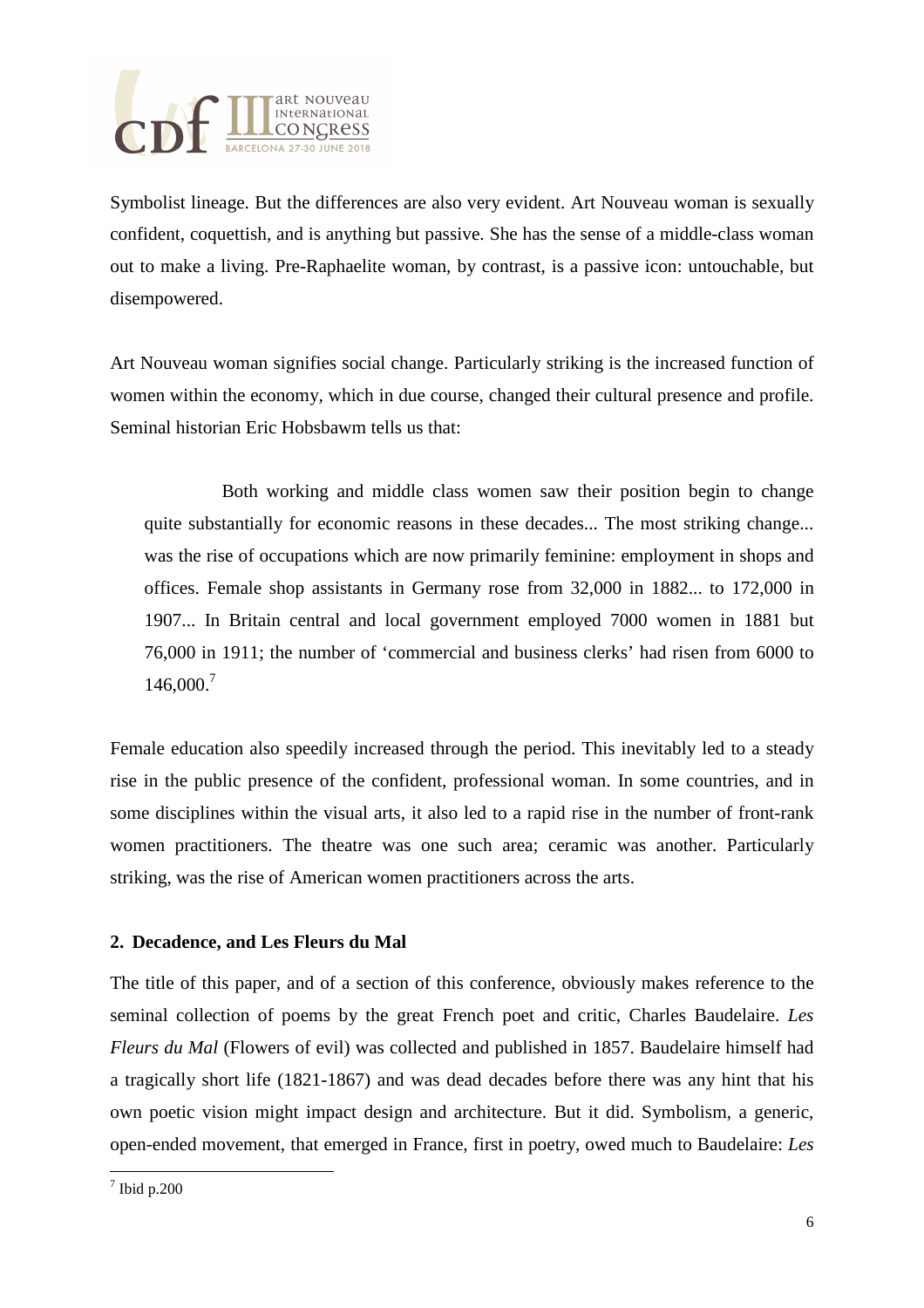

*Fleurs du Mal* set an agenda for the succeeding generation. The wilful mixture of the physical and metaphysical in these poems, often triggered by sexual desire, and the complications it evokes, and exacerbated by an obsessive interest in metamorphosis - the fusion of human and animal - could have been a manifesto for the dangerous end of Art Nouveau practice. The poems make a direct connection between urban life and the mystery of sexuality, between the cityscape, mythology, and the dream.

Principally, we would say that Baudelaire's contribution was in his ability to start with *the real* - the crushing, banal, sordid, actuality of life (and love) in the city - and to push it into the realms of dream and myth, without ever leaving reality behind. Like the best Art Nouveau practice, his work isn't in the least escapist. It isn't to do with fantasy. Rather, it takes the reality of the physical world he found all around him, and carries it into another, more intense reality. The streets of Brussels, Paris, Riga show us that the poetics of Symbolism impacted modern architecture:

 Eyes fixed on mine with speculative glare of a half-tamed tiger, she kept altering poses and the incorporation of candor into lust gave new charms to her metamorphoses;

 calmly I watched, with a certain detachment at first as the swanlike arms uncoiled, and then the legs, as the sleek thighs shifting, shiny as oil, the belly, the breasts – that fruit on my vine... $^8$ 

l

In 1886 the Symbolist Manifesto, written by poet Jean Moréas, was published in the Parisian newspaper *Le Figaro*. By the 1890s, Symbolist poetry dominated the avant-garde in Paris, with Stéphane Mallarmé, Paul Verlaine, and Arthur Rimbaud, among others, leading the exploration of the modern condition through complex, contradictory webs of imagery, that

<sup>8</sup> From *Fleurs du Mal*, *20. Jewels*, 1857, Paris, this translation by Richard Howard, 1982, London, Picador, p.27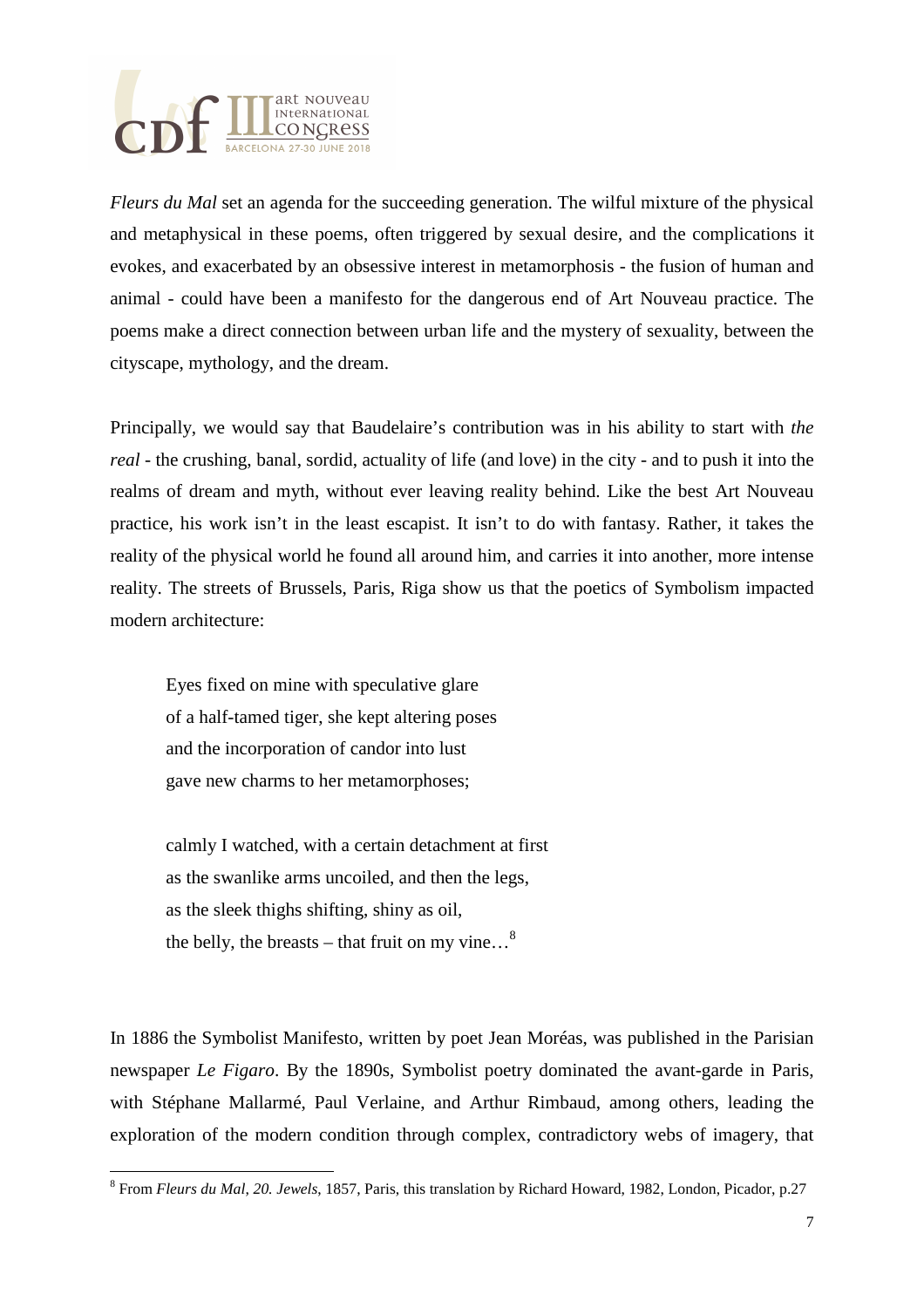

were at once universal and archetypal, and intensely subjective. In the collage-dream-flow of Mallarmé's verse, in which one appears to be in conversation with the poet, the body, nature, and the psyche intertwine:

 But your thick tresses are a tepid river to drown the soul that haunts us, without shudders, to find this Nothingness to you unknown.<sup>9</sup>

Across Europe, Symbolism impacted major poets. Oscar Wilde's novels and short stories are saturated in the dream-like melancholia of Symbolism, which Wilde read in the original, and the greatest of the Irish poets, W.B.Yeats, carried the combination of history, myth, and sexuality, to its greatest heights:

 He Remembers Forgotten Beauty (1896) When my arms wrap around you and I press My heart upon the loveliness That has long faded from the world; The jeweled crowns that kings have hurled In shadowy pools, when armies fled; The love-tales wrought with silken thread By dreaming ladies upon cloth That has made fat the murderous moth; The rose of that old time were Woven by ladies in their hair, The dew-cold lilies ladies bore Through many a sacred corridor Where such grey clouds of incense rose That only God's eyes did not close: For that pale breast and lingering hand

l

<sup>9</sup> From *Tristesse D'Été*, this translation C.F. MacIntyre, 1957, University of California Press, p.15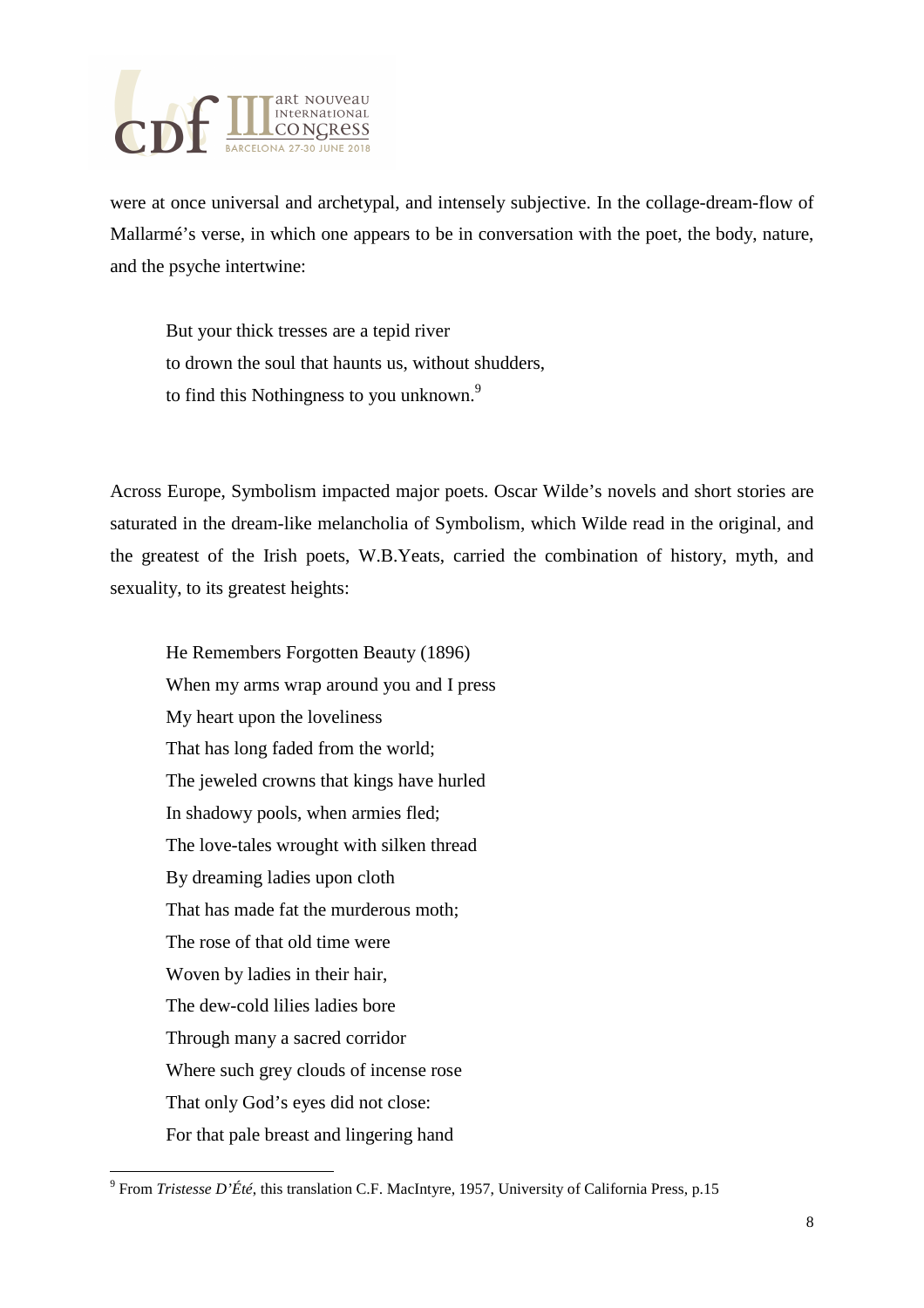

Come from a more dream-heavy land.<sup>10</sup>

Much in the manner of Archibald Knox, and to an extent C.R. Mackintosh, Yeats carried the Celtic vision into the heart of the European avant garde.

Perhaps also we should acknowledge in the popular sphere that this was the age proper of the vampire. Bram Stoker's *Dracula* was published in 1897. This is hugely symptomatic of the combination of sexuality, mythology, and history, which pervades a wide swathe of Art Nouveau practice. And as with Bram Stoker's novel, Art Nouveau enjoyed a mass public, which led historians and critics for generations after it not to take it seriously. Dracula is one of the most important novels of the  $19<sup>th</sup>$  century, yet its presence on school and university curricula is still not wholly established.

In England, the literary avant garde that was associated with Symbolism was collectively known as the Decadent Movement, or simply as Decadence. Essentially a hedonist version of the late Romantic School, and the literary wing of the Aesthetic Movement, Decadence reached a high influence in the 1880s, and effectively collapsed and went 'underground' with Wilde's trial in 1895.

The entrepreneur, publisher, and writer Arthur Symons, who had championed Symbolism and Art Nouveau in the period, talked about the style having

> a diabolic beauty; sin, conscious of itself, of its inability to escape itself… Here then, we have a sort of abstract spiritual corruption, revealed in beautiful form; sin transfigured by beauty. And here, even if we go no further, is an art intensely spiritual, an art in which evil purifies itself by its own intensity.

The English wanted to avoid any such beauty after Wilde's fall, and eventually, this vision of art proved too much for increasingly conservative institutions and governments. The diabolic beauty of Art Nouveau was killed off by the nationalist and conservative environment of pre-War Europe.

l

<sup>10</sup> A.Norman Jeffares (Ed) *Poems of W. B. Yeats, a new selection*, 1984, London, MacMillan, p.169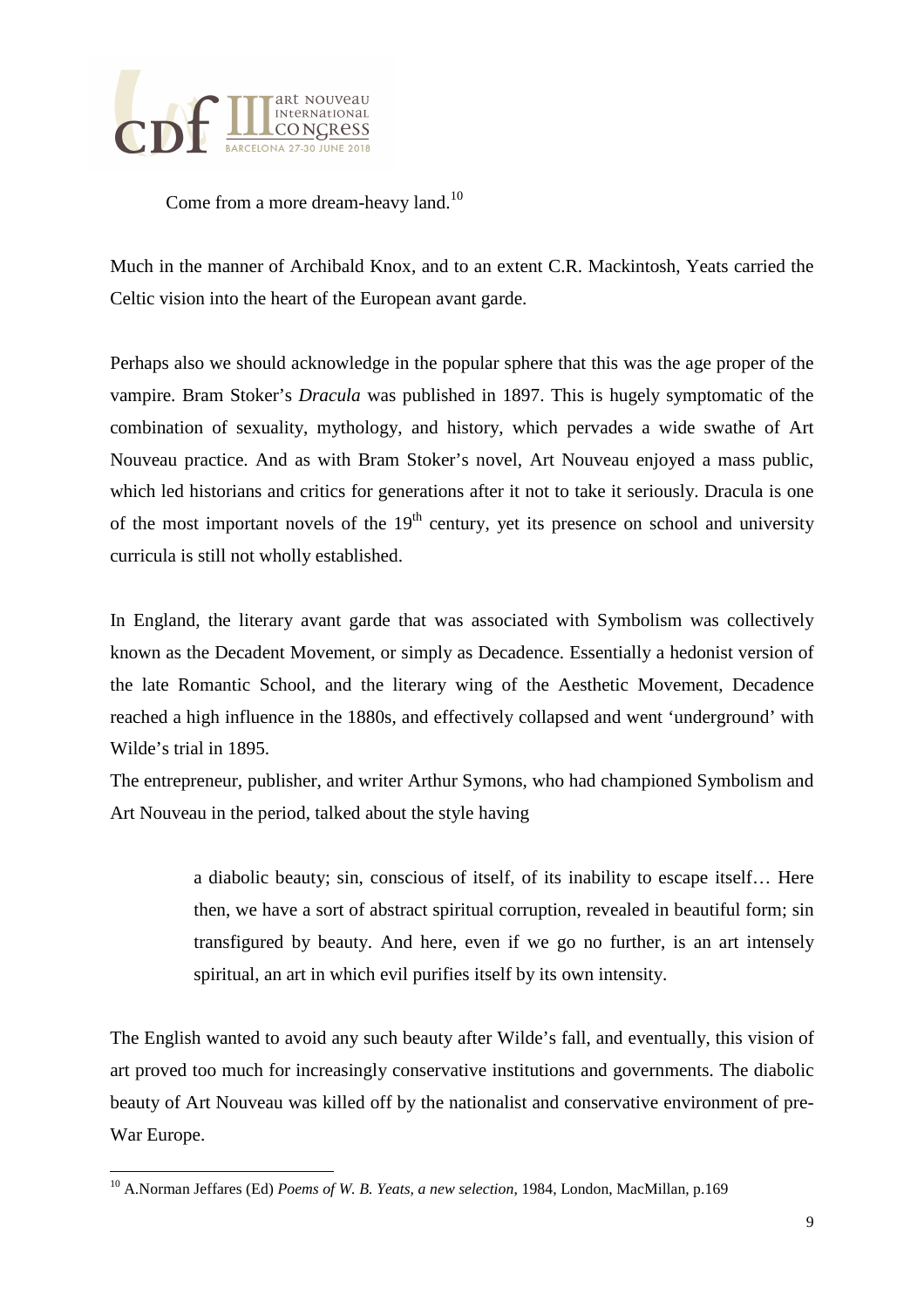

#### **Art Nouveau Ceramic**

The psycho-sexual revolt was as much and more an atmosphere and an outlook as it was a consolidated movement within Art Nouveau. Perhaps this is best demonstrated by ceramic.

Ceramic is one of the most prolific media within Art Nouveau, and it is fundamentally international in its spread. Ceramic is ubiquitous – everyone has it, it is everywhere, and cheap – The organic, polychrome nature of ceramic makes it conducive to symbolic treatment. It was also a discipline, that in some countries, was aggressively colonized by women practitioners.

The fusion of symbolic and organic imagery was perfect for pot, tile and figurine. It allowed a metamorphic treatment of form that would lead to the biomorphic imagery of Surrealism several decades later.

Across Europe, the use of grotesque imagery, that is, mythological, exotic, and highly eclectic use of animals, plants, and the human form, became a distinct thread within psycho-sexual Art Nouveau ceramic work. The use of the owl, and the orchid, for example, both highly charged symbolically, was extremely common. Also, the use of the mask, and grimacing faces, were common. Extreme use of natural form, where it is effectively metamorphosed into human form, including genitalia, is also a feature of the ceramic world.

But perhaps depictions of women provide the most archetypal Art Nouveau imagery. By turns Medusa-like, vampiric, coquettish, comatosed, or intensely erotic, typically long hair creeps across the face and surfaces of these post-Pre-Raphaelite women, framing the face and body of the vessel.

This aspect of ceramic is particularly French, and bound up in what we usually term the stone-ware revival. Major works were produced in Italy, England, the USA, and Belgium. Heavy, Chinese-influenced glazes sit on top of imagery bound up in a mixture of sexuality and death. Interesting ceramic practitioners in this regard are: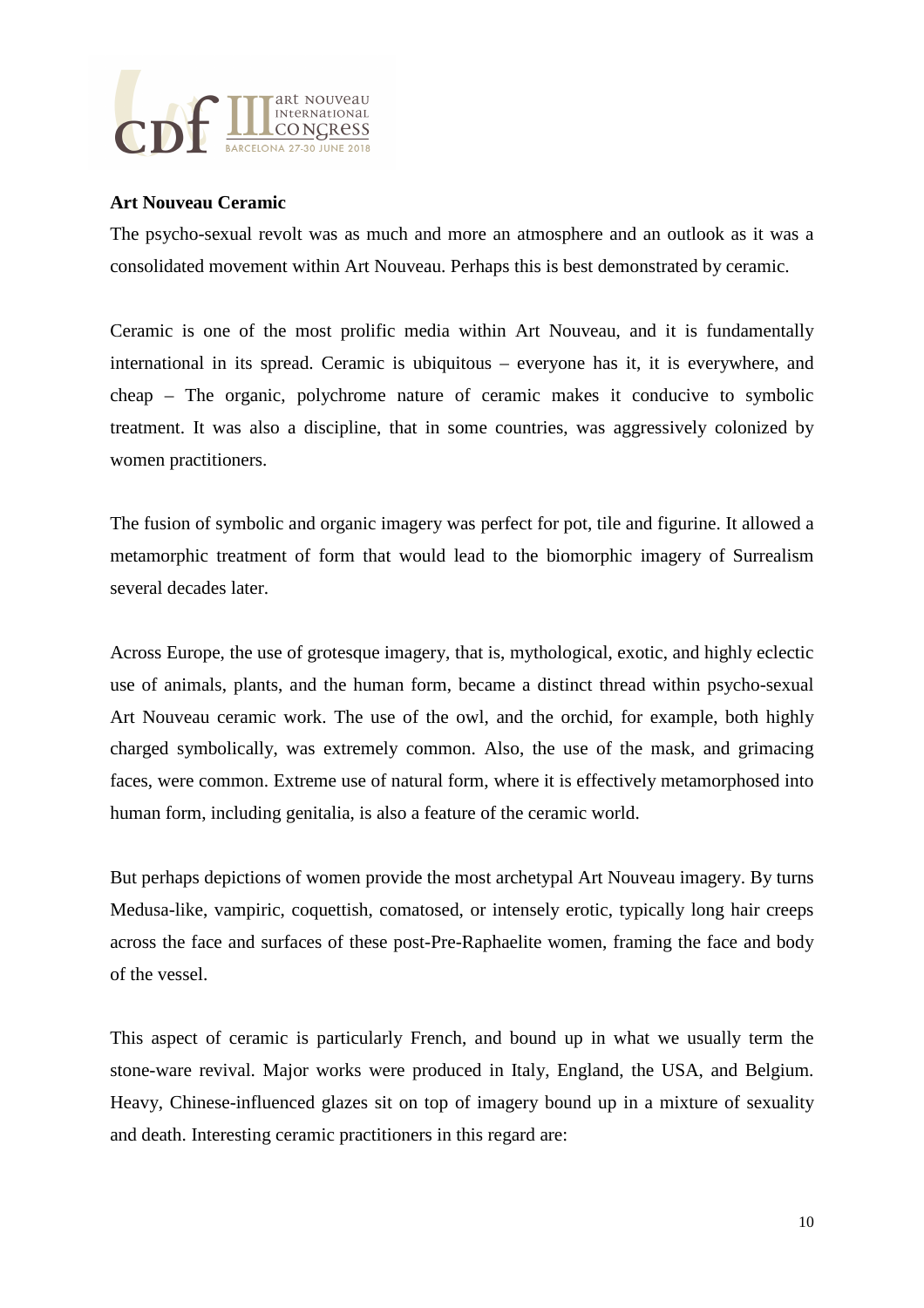

#### France:

Rupert Carabin Jean Carriès Les Mougin Frères Gabriel Jean Paul Moreau-Vauthier Alexis Boissonnet A. Bruyas Ernest Bussière Jean Baptiste Clésinger Pierre Adrien Dalpayrat Jules Desbois Thimoléon Guérin Loewengut Jeannerey

## Italy

Quaglino Poggi Achille Calzi

England The Martin Brothers

# USA

Artus Van Briggle George E Ohr Adelaide Robineau Maria Storer Mary Louise McLaughlin.

# **Conclusion: the decadent cityscape**

What is most remarkable about this fin de siècle moment, was that such visions might be embraced and used to create art an architecture for public spaces, as in the ceramic and metal work of Hector Guimard, which adorns buildings all over the  $16<sup>th</sup>$  arrondissement, and provided Parisians with the station entrances of their first underground rail system. This was a public art that invited commuters to contemplate their inner compulsions, fears, and sexual desires. Inevitably, this moment was never going to last long.